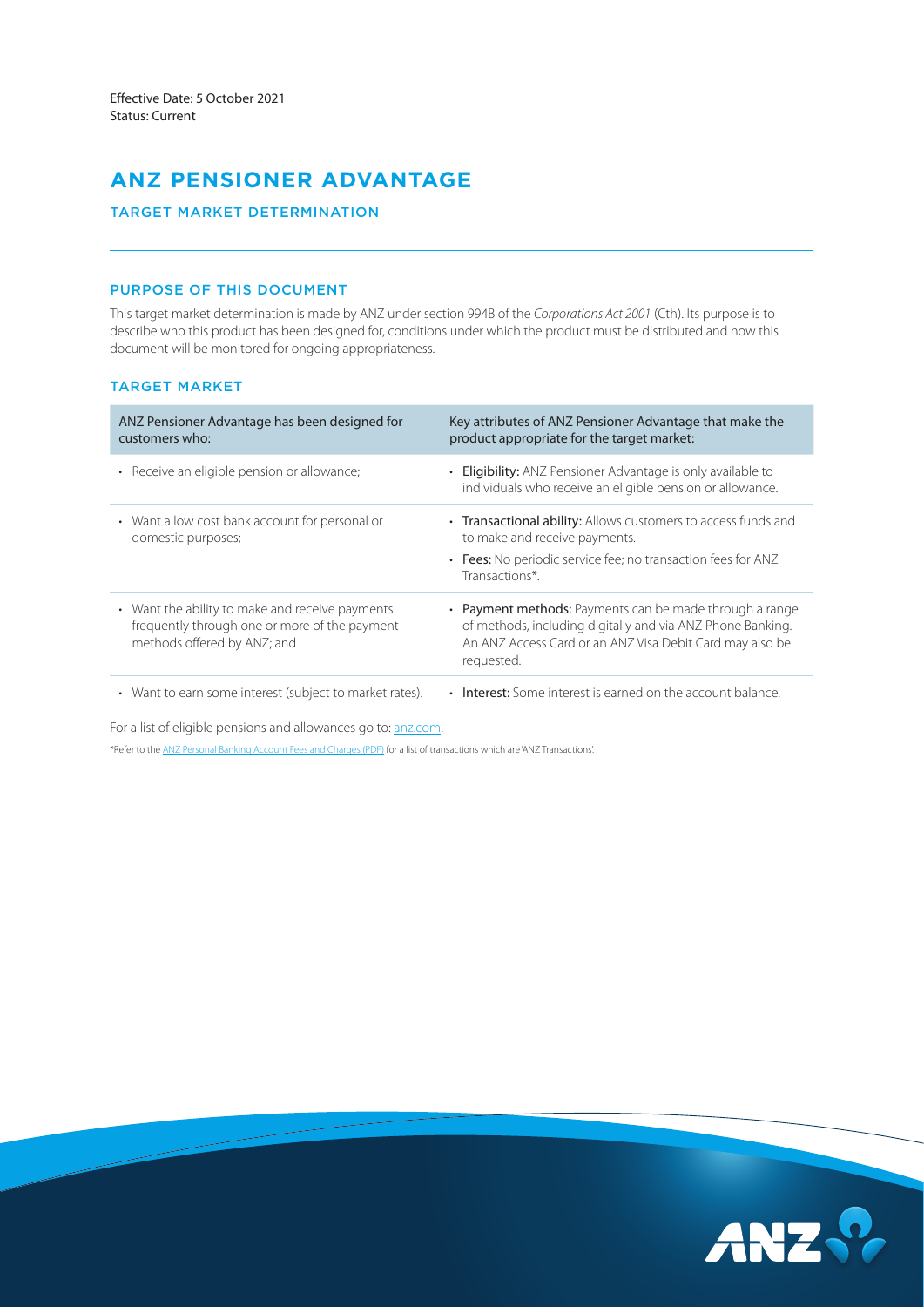# DISTRIBUTION CONDITIONS

ANZ applies the following conditions and restrictions to the distribution of ANZ Pensioner Advantage so that the product is likely to be provided to customers in the target market.

|                             | Condition                                                                                                                                                                                                        | Why do we do this?                                                                                                                                                                                                                                                                                                                                                                                   |
|-----------------------------|------------------------------------------------------------------------------------------------------------------------------------------------------------------------------------------------------------------|------------------------------------------------------------------------------------------------------------------------------------------------------------------------------------------------------------------------------------------------------------------------------------------------------------------------------------------------------------------------------------------------------|
| Channel                     | ANZ Pensioner Advantage can only be provided to<br>customers through the following channels:<br>• ANZ Branches; and<br>• ANZ Customer Contact Centre.                                                            | So that ANZ only considers providing<br>ANZ Pensioner Advantage if the<br>customer's application is received<br>through channels that are subject to<br>appropriate conditions, controls and/or<br>monitoring by ANZ.                                                                                                                                                                                |
| Training &<br>Accreditation | ANZ Pensioner Advantage can only be provided to<br>customers by ANZ directly or through the following<br>persons:<br>• Authorised ANZ staff who are accredited and trained.                                      | So that:<br>• checks are conducted on matters like<br>qualifications and past conduct for<br>ANZ staff involved in the distribution of<br>ANZ products; and<br>• ANZ staff responsible for providing<br>products understand the distribution<br>process they are required to comply<br>with when distributing ANZ products,<br>as well as the legislative framework<br>relevant to their activities. |
| Process                     | ANZ Pensioner Advantage can only be provided to<br>customers by following ANZ's customer application and<br>product selection process, including making relevant<br>enquiries into the customer's product needs. | So that enquiries are made to determine<br>whether the product meets the likely<br>needs, financial situation and objectives<br>of the customer.                                                                                                                                                                                                                                                     |